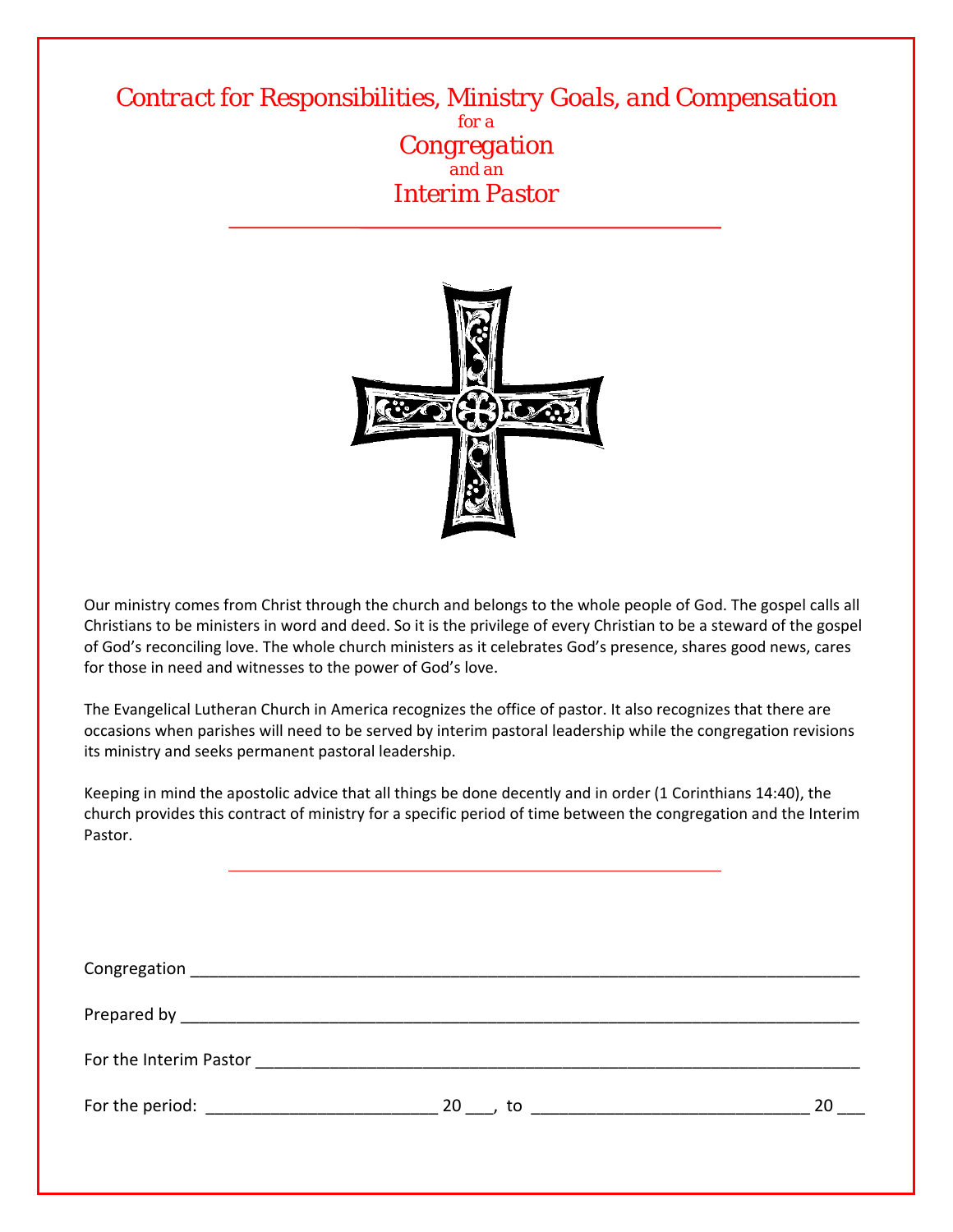# *Covenants*

## THE *CONGREGATION* AND *INTERIM PASTOR* WILL

- Examine the history and traditions of the congregation and work together to add positively to these during our ministry.
- Maintain the congregation's linkage with its sector, synod and Churchwide units, and the resources that will be available for our ministry.
- Prepare for the future of the congregation.
- Subscribe to the constitutions and bylaws of the ELCA, the synod, and of this congregation.
- Provide pastoral ministry, enrich lay ministry, and develop ministry outreach beyond ourselves.

#### THE *INTERIM PASTOR* WILL

- Preach and teach the Word of God each Sunday and special days of the Church year.
- Keep regular office hours on specified day(s) each week. *Please specify here*
- **•** Preside at worship and administer the sacraments according to the practice and teaching of the Lutheran Church.
- Provide pastoral care to all members of the parish according to their needs. Visit the ill and homebound that may be in the hospital, nursing home, or at home. Uphold all persons in the parish in prayer.

\_\_\_\_\_\_\_\_\_\_\_\_\_\_\_\_\_\_\_\_\_\_\_\_\_\_\_\_\_\_\_\_\_\_\_\_\_\_\_\_\_\_\_\_\_\_\_\_\_\_\_\_\_\_\_\_\_\_\_\_\_\_\_\_\_\_\_\_\_\_\_\_\_\_\_\_\_\_\_\_\_\_\_\_

\_\_\_\_\_\_\_\_\_\_\_\_\_\_\_\_\_\_\_\_\_\_\_\_\_\_\_\_\_\_\_\_\_\_\_\_\_\_\_\_\_\_\_\_\_\_\_\_\_\_\_\_\_\_\_\_\_\_\_\_\_\_\_\_\_\_\_\_\_\_\_\_\_\_\_\_\_\_\_\_\_\_\_\_

Give pastoral leadership for the monthly council meetings, for the work of committees and for all special

congregational meetings, as needed. *Specific areas of responsibility may be listed here\_\_\_\_\_\_\_\_\_\_\_\_\_\_\_*

- Encourage support for the total ministry of the ELCA.
- Be responsible for conducting and recording of baptisms, confirmations, marriages and funerals of members and recording attendance at Holy Communion; and reporting the statistics of the parish promptly and fully, as requested by the ELCA.

 *\_\_\_\_\_\_\_\_\_\_\_\_\_\_\_\_\_\_\_\_\_\_\_\_\_\_\_\_\_\_\_\_\_\_\_\_\_\_\_\_\_\_\_\_\_\_\_\_\_\_\_\_\_\_\_\_\_\_\_\_\_\_\_\_\_\_\_\_\_\_\_\_\_\_\_\_\_\_\_\_\_\_\_\_*

- Agree not to be involved in the congregation's call process except when the Bishop requests your participation.
- See that confirmation, first communion and new member instruction is provided in the congregation.
- Follow the guidelines of the Synod and the ELCA for Interim Pastors.

### THE *CONGREGATION* WILL

- Commit ourselves to the Gospel by faithful participation in worship, learning and fellowship activities.
- Receive you in this pastoral relationship, uphold you in prayer, and give you our love, respect and good will.
- Look to you to preside at baptisms, marriages, and funerals of members and celebrate Holy Communion.
- Provide for you (and your family) as indicated below.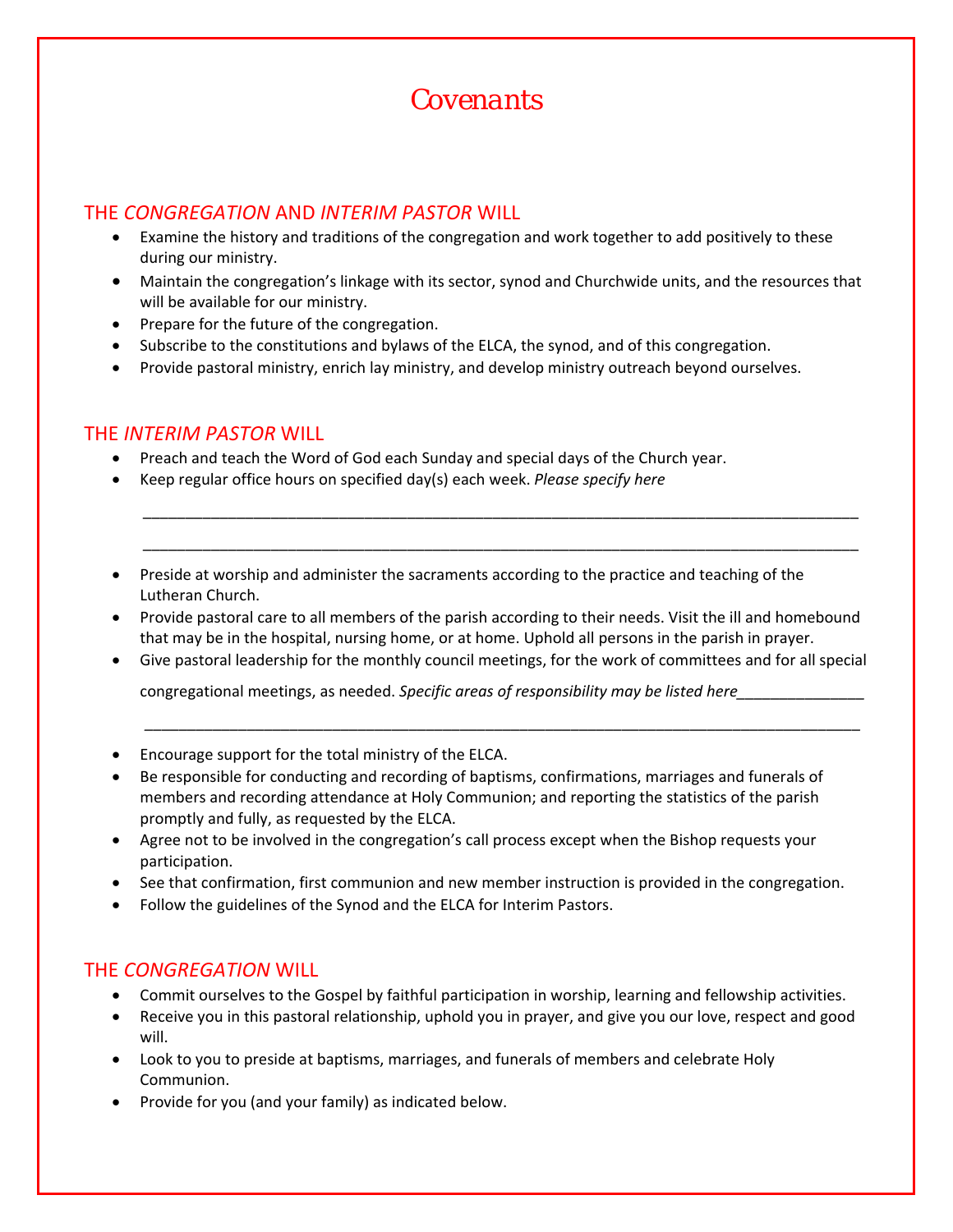## A. COMPENSATION

The congregation will provide the following annual compensation:

- 1. Base Salary 3. 2008 1. 2008 1. 2009 1. 2009 1. 2009 1. 2009 1. 2009 1. 2009 1. 2009 1. 2009 1. 2009 1. 2009
- 2. Social Security offset **by a structure of the structure of the structure of the structure of the structure of the structure of the structure of the structure of the structure of the structure of the structure of the str**
- 3. Other  $\zeta$

## B. PENSION OR OTHER BENEFITS

The congregation may provide monies towards the pastor's participation in the Pension and Other Benefits Program of the Evangelical Lutheran Church in America, which provides retirement, disability, survivor, and medical dental coverage.

|                                                                                                                                                              | r rogram or the Evangencal Eutheran Church in America, which provides retirement, disability, survivor, and<br>medical dental coverage. |  |               |          |
|--------------------------------------------------------------------------------------------------------------------------------------------------------------|-----------------------------------------------------------------------------------------------------------------------------------------|--|---------------|----------|
|                                                                                                                                                              | 1. ELCA Pension at ________ % of defined compensation.                                                                                  |  |               |          |
|                                                                                                                                                              | 2. ELCA Medical and Dental Insurance (check one below)                                                                                  |  |               |          |
|                                                                                                                                                              | $\square$ c. Member and children<br>$\square$ a. Member only<br>$\Box$ b. Member and spouse $\Box$ d. Member, spouse, and children      |  |               |          |
|                                                                                                                                                              | 3. Other insurance or benefits:                                                                                                         |  |               |          |
|                                                                                                                                                              |                                                                                                                                         |  |               |          |
|                                                                                                                                                              |                                                                                                                                         |  |               |          |
|                                                                                                                                                              |                                                                                                                                         |  |               |          |
| C.                                                                                                                                                           | <b>CONGREGATIONAL EXPENSES</b><br>The congregation will provide for the following expenses related to this interim's ministry.          |  |               |          |
|                                                                                                                                                              |                                                                                                                                         |  |               |          |
|                                                                                                                                                              | 2. Other professional expenses                                                                                                          |  |               | $\sharp$ |
| 3. Reimburse/pay expenses for official synod meetings (Synod Assembly, Theological Conference, etc.)                                                         |                                                                                                                                         |  |               |          |
|                                                                                                                                                              | 4. Continuing Education (\$1000 recommended; minimum \$700 from congregation)                                                           |  | $\sim$ $\sim$ |          |
|                                                                                                                                                              |                                                                                                                                         |  |               |          |
|                                                                                                                                                              |                                                                                                                                         |  |               |          |
|                                                                                                                                                              | <b>D. AGREEMENT</b>                                                                                                                     |  |               |          |
|                                                                                                                                                              |                                                                                                                                         |  |               |          |
| (One week for each 13 weeks of service is recommended.)                                                                                                      |                                                                                                                                         |  |               |          |
|                                                                                                                                                              | 2. Continuing education time of ________ weeks per year.                                                                                |  |               |          |
| (One week for each six months served is recommended.)<br>3. Sick leave and maternity leave according to the officially adopted policies of the congregation. |                                                                                                                                         |  |               |          |